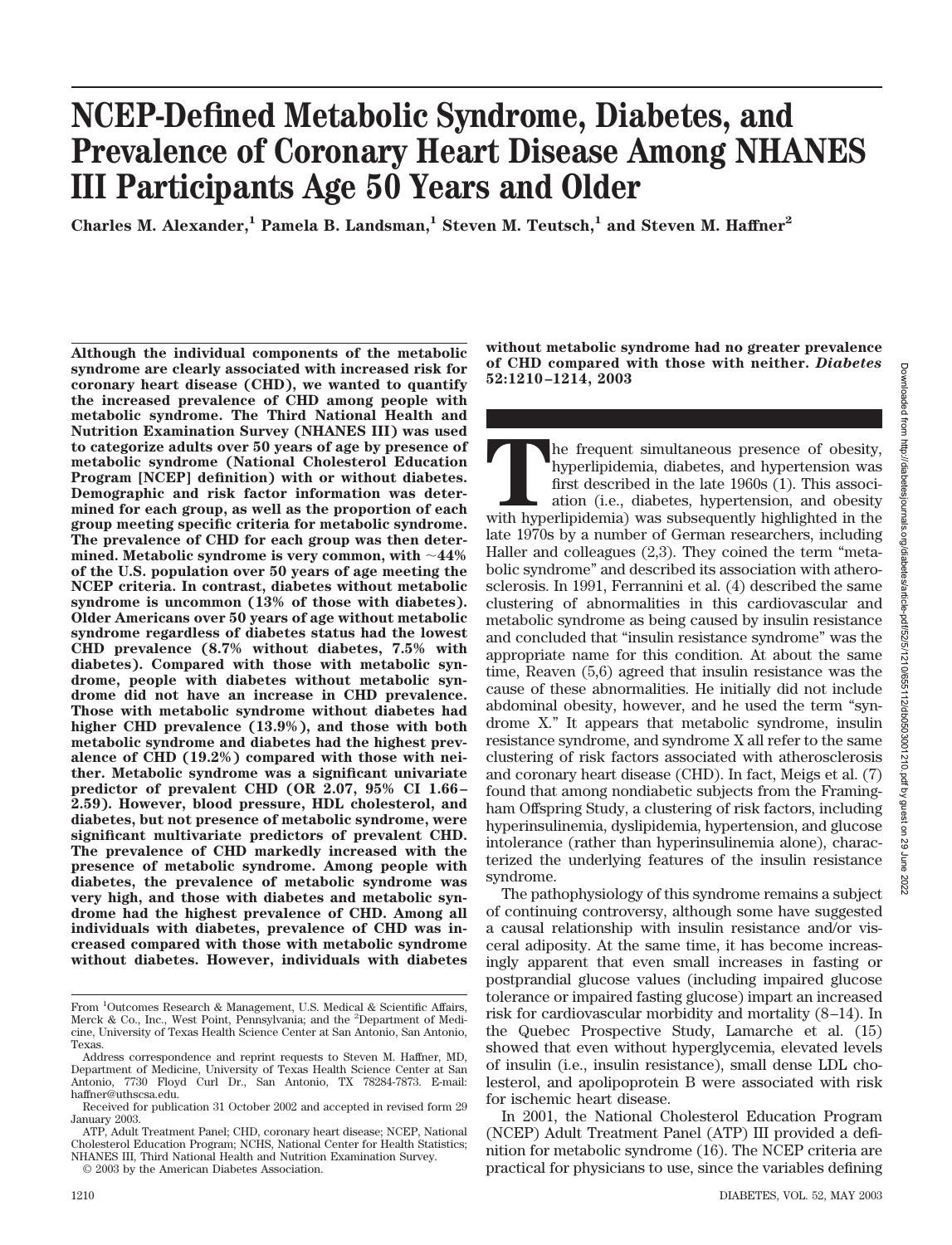

metabolic syndrome are commonly available in clinical practice. Ford et al. (17) have previously shown that metabolic syndrome is common in people  $\geq 50$  years of age. Since glucose intolerance is an important part of metabolic syndrome and increases with age, this report will focus on the interactions among metabolic syndrome, hyperglycemia, and prevalence of CHD. We used Third National Health and Nutrition Examination Survey (NHANES III) data to evaluate the prevalence of CHD in individuals  $\geq 50$  years of age with metabolic syndrome, with and without diabetes, using the NCEP definition.

## **RESEARCH DESIGN AND METHODS**

NHANES III was conducted by the National Center for Health Statistics (NCHS), Centers for Disease Control and Prevention, in two phases: phase 1 (1988–1991) and phase 2 (1991–1994) (17–19). For this analysis, subjects surveyed during either phase are included. The survey was a stratified probability sample of the civilian, noninstitutionalized U.S. population. African Americans, Mexican Americans, and the elderly were oversampled to provide more accurate estimates of their characteristics within their respective populations and the population as a whole. Each respondent was assigned a weight based on geographic and demographic characteristics to allow the calculation of population-based estimates. A subset of adults  $\geq 50$  years of age representing 76.1 million Americans was used for this analysis.

An adult in-home questionnaire was administered to sampled subjects  $\geq$ 17 years of age. Physical exams were conducted on those subjects who were ambulatory and who consented to the examination given at a date subsequent to the in-home interview. Adults  $\geq 50$  years of age who were scheduled for and received morning physical exams after a fast of at least 9 h were retained for analysis  $(n = 3,510)$ . During NHANES III, oral glucose tolerance testing was conducted on approximately one-half of the examinees aged 40–74 years. This subsample most closely conformed to the World Health Organization criteria for oral glucose tolerance testing to identify diabetes and was the population used to estimate the prevalence of diabetes and impaired glucose tolerance.

The NCEP ATP III panel defined metabolic syndrome as the presence of three or more of the following risk determinants: *1*) increased waist circumference  $(>102 \text{ cm } |>40 \text{ in}]$  for men,  $>88 \text{ cm } |>35 \text{ in}]$  for women);  $\phi$  elevated triglycerides ( $\geq$ 150 mg/dl); *3*) low HDL cholesterol (<40 mg/dl in men, <50 mg/dl in women); 4) hypertension ( $\geq$ 130/ $\geq$ 85 mmHg); and 5) impaired fasting glucose ( $\geq$ 110 mg/dl) (16).

We determined the prevalence of metabolic syndrome based on fasting glucose levels and glucose tolerance and then stratified the population into four groups (no metabolic syndrome or diabetes, metabolic syndrome without diabetes, metabolic syndrome with diabetes, and no metabolic syndrome with diabetes) using the NCEP definition of the metabolic syndrome and either self-reported history of diabetes or a fasting plasma glucose value  $\geq 7.0$  mmol/l  $(\geq 126 \text{ mg/dl})$  (16,20). Serum lipoproteins were evaluated as part of the blood biochemistry panel of the laboratory exam. LDL cholesterol was calculated using the Friedewald equation for those with serum triglyceride levels  $\leq 400$ mg/dl (21). Blood pressure is reported as the average of six readings, three taken during the household interview and three taken during the physical exam. The NCEP metabolic syndrome cutpoint for blood pressure is  $\geq$ 130/85 mm/Hg. Individuals reporting a history of hypertension and current blood pressure medication use were defined as having hypertension regardless of measured blood pressure values. BMI was calculated as the weight of the individual in kilograms divided by the square of the height in centimeters. **FIG. 1. Age-adjusted prevalence of metabolic syndrome in the U.S. population over 50 years of age categorized by glucose intolerance (NFG, normal fasting glucose; IGT, impaired glucose tolerance without impaired fasting glucose; IFG, impaired fasting glucose with or without impaired glucose tolerance; DM, diabetes mellitus).**

Individuals with a history of diabetes or glycemic medication use were defined as having diabetes regardless of measured fasting glucose values. Insulin measurements were performed using the Pharmacia Diagnostics radioimmunoassay kit. Insulin sensitivity was calculated using the formula of McAuley et al. (22) as the exponent of  $[2.63 - 0.28 \ln(\text{insulin mU/l}) - 0.31 \ln(\text{triglyceride})]$ mmol/l)] and the homeostasis model assessment of insulin resistance (23).

As a result of low prevalence of CHD in the population  $<$ 50 years of age  $(3.1\%$  for  $\leq 50$  years vs. 12.3% for  $\geq 50$  years, unadjusted rates) and since metabolic syndrome clusters with age, we chose to focus our analysis on those  $\geq$ 50 years of age. Presence of CHD is defined as self-reported myocardial infarction or a positive response to the angina pectoris section of the Rose Questionnaire (24). Our definition of CHD was based upon information available in the NHANES III database, but probably represents an underestimate of the true prevalence. Defining CHD only as self-reported without including information from the Rose Questionnaire reduces the prevalence of CHD by 2–3% but does not otherwise change our results.

**Statistical analysis.** All data were analyzed using SAS version 8e and SAS-callable SUDAAN version 8.0.1 (25,26). SUDAAN uses characteristics of the sample design and sample weights to calculate appropriate estimates of variance. The CROSSTAB and DESCRIPT procedures of SUDAAN were used to produce frequencies of categorical variables and means  $\pm$  SE of continuous variables. Overall tests of significance across the four study groups were evaluated by ANOVA using the MULTILOG and REGRESS procedures. Summary statistics are presented as means  $\pm$  SE for continuous measures and frequency percentage for all discrete measures. Age-adjusted CHD prevalence rates were computed by the direct method using the age distribution of the U.S. population based on the 2000 U.S. Census.

For Fig. 2, tests of significance were calculated using pairwise comparisons adjusted for multiple comparisons by the method of Bonferroni. A multivariate logistic model predicting CHD was developed using the RLOGIST procedure in SUDAAN. The independent variables of interest, the individual risk factors of metabolic syndrome as defined by NCEP, diabetes, and an indicator variable for metabolic syndrome (a proxy for the interactions of the individual factors) were fit simultaneously. The odds ratios and 95% CIs for having CHD given the presence of any one risk factor, controlling for all others, are presented in Table 3.

The attributable risk of CHD was calculated as the difference in prevalence between the population without either diabetes or metabolic syndrome and the appropriate group (i.e., metabolic syndrome without diabetes, diabetes without metabolic syndrome, diabetes and metabolic syndrome) divided by the prevalence of CHD in the appropriate group.

#### **RESULTS**

Age-adjusted prevalence of metabolic syndrome in the U.S. population  $\geq 50$  years of age categorized by glucose intolerance is shown in Fig. 1. There is a stepwise increase in prevalence of metabolic syndrome with worsening glucose tolerance from 26% in those with normal fasting glucose rising to 86% in those with diabetes. As can be seen in Table 1, metabolic syndrome is very common in the U.S. population over the age of 50 years, with  $\sim$  43.5% meeting the NCEP criteria. In contrast, diabetes without metabolic syndrome is uncommon in the over-50 population (only  $\sim$ 13% of diabetic patients do not meet criteria for metabolic syndrome).

For most cardiovascular risk factors, the group with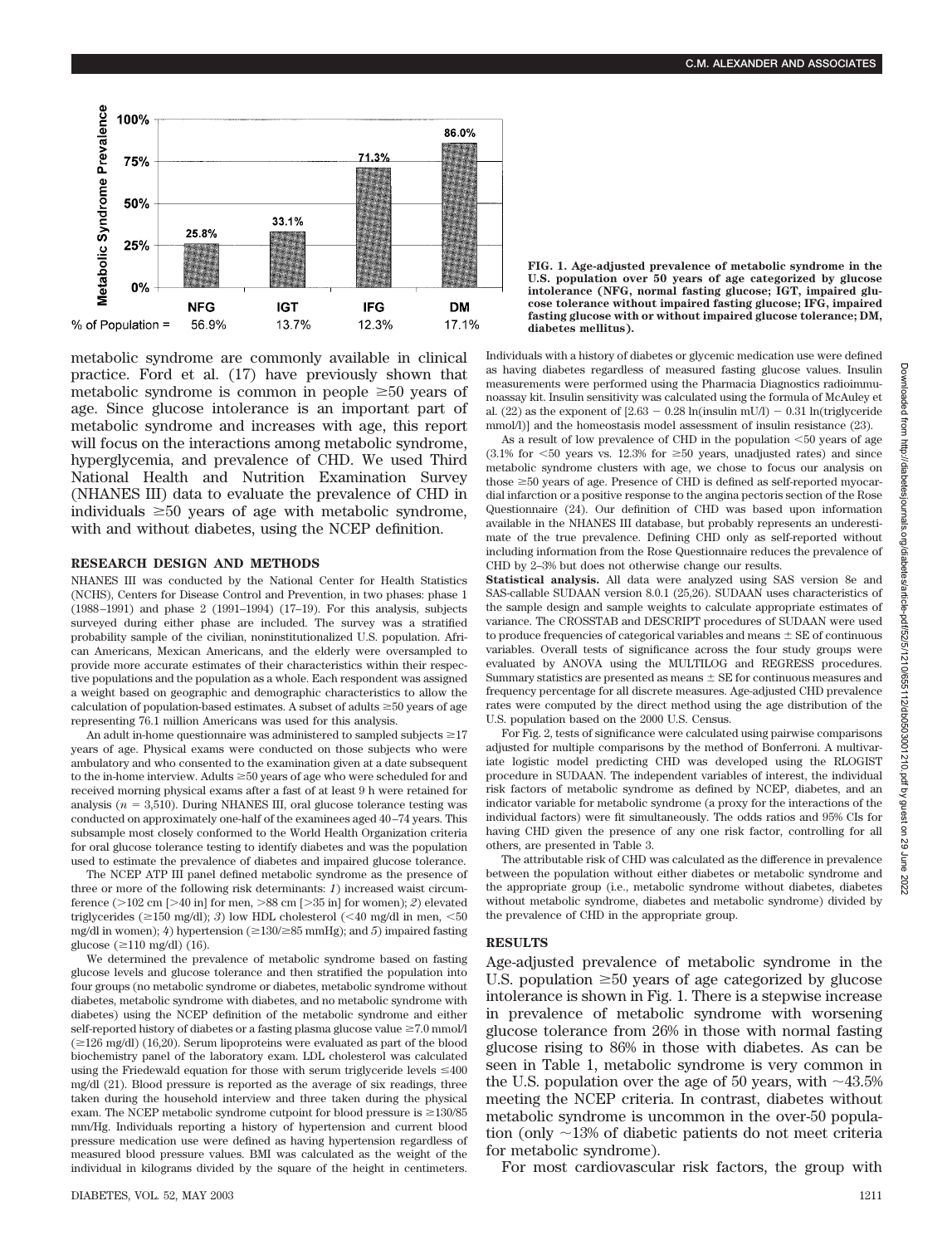## TABLE 1

Demographic and laboratory characteristics among U.S. population  $\geq 50$  years

|                           | No diabetes              |                       | <b>Diabetes</b>          |                       |          |                 |
|---------------------------|--------------------------|-----------------------|--------------------------|-----------------------|----------|-----------------|
|                           | No metabolic<br>syndrome | Metabolic<br>syndrome | No metabolic<br>syndrome | Metabolic<br>syndrome | $P*$     | Total           |
| Percentage of population  | 54.2%                    | 28.7%                 | 2.3%                     | 14.8%                 |          |                 |
| Factor                    |                          |                       |                          |                       |          |                 |
| % Male                    | 45.5                     | 42.2                  | 55.7                     | 48.2                  | 0.1218   | 45.2            |
| Age (years)               | $63.4 \pm 0.4$           | $65.2 \pm 0.6$        | $68.5 \pm 0.8$           | $65.5 \pm 0.6$        | < 0.0001 | $64.3 \pm 0.3$  |
| % Smoker                  | 22.3                     | 19.0                  | 24.9                     | 16.1                  | 0.2757   | 20.5            |
| LDL cholesterol $(mg/dl)$ | $138.3 \pm 1.4$          | $143.9 \pm 1.7$       | $135.3 \pm 3.5$          | $138.8 \pm 2.2$       | 0.0322   | $139.9 \pm 1.1$ |
| HDL cholesterol (mg/dl)   | $56.5 \pm 0.6$           | $44.0 \pm 0.7$        | $58.8 \pm 2.2$           | $42.4 \pm 1.1$        | < 0.0001 | $50.9 \pm 0.5$  |
| Triglycerides (mg/dl)     | $119.9 \pm 2.5$          | $211.9 \pm 5.4$       | $118.0 \pm 6.3$          | $231.5 \pm 9.0$       | < 0.0001 | $162.6 \pm 3.3$ |
| Systolic BP mm/Hg         | $129.1 \pm 0.8$          | $140.3 \pm 0.7$       | $129.7 \pm 3.0$          | $139.7 \pm 1.1$       | < 0.0001 | $133.9 \pm 0.6$ |
| Diastolic BP mm/Hg        | $73.9 \pm 0.3$           | $78.3 \pm 0.6$        | $72.3 \pm 1.2$           | $75.0 \pm 0.6$        | < 0.0001 | $75.3 \pm 0.3$  |
| BMI                       | $25.4 \pm 0.2$           | $29.6 \pm 0.3$        | $24.7 \pm 0.8$           | $30.9 \pm 0.4$        | < 0.0001 | $27.4 \pm 0.2$  |
| Insulin sensitivity       | $7.4 \pm 0.1$            | $5.5 \pm 0.1$         | $6.7 \pm 0.2$            | $4.9 \pm 0.1$         | < 0.0001 | $6.5 \pm 0.1$   |
| <b>HOMA-IR</b>            | $2.1 \pm 0.1$            | $3.6 \pm 0.1$         | $10.0 \pm 3.0$           | $11.5 \pm 0.9$        | < 0.0001 | $4.1 \pm 0.2$   |

Data are means  $\pm$  SE unless otherwise indicated. \*Statistical significance of differences across the groups (ANOVA). BP, blood pressure; HOMA-IR, homeostasis model assessment for insulin resistance.

metabolic syndrome and without diabetes was more comparable to the diabetes with metabolic syndrome group than to both groups without metabolic syndrome. An exception to this observation was  $HbA_{1c}$  levels, where the two diabetes groups were comparable. The two groups without metabolic syndrome were also very similar regardless of absence or presence of diabetes. Insulin resistance was highest and insulin sensitivity was lowest in the diabetes with metabolic syndrome group  $(4.9 \pm 0.1)$ , followed by the metabolic syndrome without diabetes group ( $5.5 \pm 0.1$ ). Insulin resistance was lowest and insulin sensitivity was highest in the group without metabolic syndrome or diabetes  $(7.4 \pm 0.1, P \le 0.0001)$ .

The proportion of each group meeting each NCEP criterion for metabolic syndrome is shown in Table 2. Again, the characteristics of the two metabolic syndrome groups are comparable with the exception of fasting glucose (by definition) and are different from the two groups without metabolic syndrome.

Figure 2 shows the age-adjusted prevalence of CHD in the various groups. The overall prevalence in this age group was 11.7%. Americans over 50 years of age without metabolic syndrome and diabetes had the lowest CHD prevalence (8.7%), and those with both metabolic syndrome and diabetes had the highest (19.2%). Individuals with diabetes in the absence of metabolic syndrome did not have an incremental increase in CHD prevalence compared with individuals with neither (7.5 vs. 8.7%, respectively). Differences between the groups, both overall and using pairwise comparisons, were all statistically significant ( $P < 0.001$ ).

Not surprisingly, metabolic syndrome was a significant predictor of prevalent CHD in univariate analysis (OR 2.07, 95% CI 1.66–2.59). However, as shown in Table 3, blood pressure, HDL cholesterol, and diabetes, but not presence of metabolic syndrome, were significant predictors of prevalent CHD in multivariate analyses.

As shown in Table 4, the excess prevalence of CHD attributable to metabolic syndrome and/or diabetes was 37.4% (1.1 million cases of CHD) in the group with metabolic syndrome without diabetes and 50.3% (1.1 million cases of CHD) in the group with both metabolic syndrome and diabetes. The entire excess prevalence of CHD among those with diabetes was in the group with both diabetes and metabolic syndrome.

# **DISCUSSION**

This analysis examined CHD prevalence by metabolic syndrome criteria from the NCEP and diabetes status based on 1997 American Diabetes Association criteria using NHANES III, the most recent large clinical survey of a representative sample of the U.S. population, which collected all necessary information to characterize individ-

TABLE 2

|  |  |  | Criteria for metabolic syndrome among U.S. population $\geq 50$ years |  |
|--|--|--|-----------------------------------------------------------------------|--|
|  |  |  |                                                                       |  |

|                                                     | No diabetes              |                       | <b>Diabetes</b>          |                       |       |
|-----------------------------------------------------|--------------------------|-----------------------|--------------------------|-----------------------|-------|
|                                                     | No metabolic<br>syndrome | Metabolic<br>syndrome | No metabolic<br>syndrome | Metabolic<br>syndrome | Total |
| Percentage of population                            | 54.2%                    | 28.7%                 | 2.3%                     | 14.8%                 |       |
| Criterion                                           |                          |                       |                          |                       |       |
| % Waist circumference ( $M > 102$ cm; $F > 88$ cm)  | 34.4                     | 82.0                  | 18.5                     | 86.0                  | 55.0  |
| % Triglycerides $\geq 150$ mg/dl                    | 18.0                     | 77.8                  | 5.1                      | 72.1                  | 42.8  |
| % HDL cholesterol ( $M < 40$ mg/dl; $F < 50$ mg/dl) | 16.5                     | 70.7                  | 2.6                      | 69.7                  | 39.5  |
| Blood pressure $\geq$ 130/85 mm/Hg (%)              | 45.3                     | 86.2                  | 43.0                     | 82.7                  | 62.5  |
| Fasting glucose $>110$ (%)                          | 6.2                      | 30.9                  | 83.0                     | 90.2                  | 27.2  |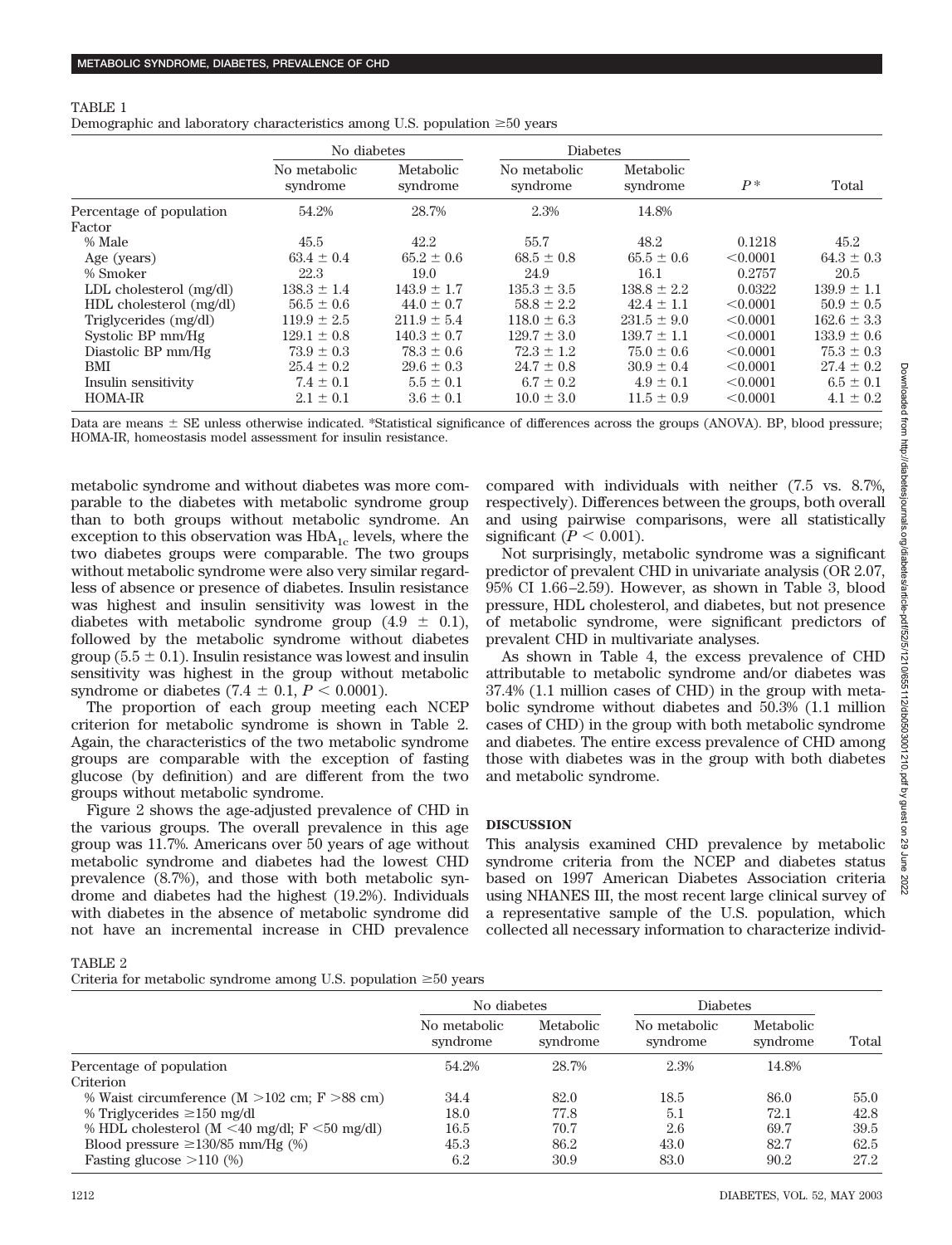

uals by metabolic status. The prevalence of metabolic syndrome increases with increasing glucose intolerance. The prevalence of CHD markedly increases with the presence of metabolic syndrome. The prevalence of CHD among all participants with diabetes was increased compared with the prevalence among those with metabolic syndrome without diabetes. However, individuals with diabetes without metabolic syndrome had about the same prevalence of CHD as those with neither.

One possible reason for the excess prevalence of CHD associated with metabolic syndrome is the direct effect of insulin resistance on the heart and arteries (27). It is more likely that the bulk of the increased prevalence is mediated by known cardiovascular risk factors. Indeed, all five metabolic syndrome criteria are established cardiovascular risk factors. We know that the presence of multiple risk factors confers increased risk (28). However, it is unclear whether the metabolic syndrome confers elevated risk beyond the sum of its parts (29). Our multivariate analysis would suggest that the risk from metabolic syndrome is derived from its individual components, especially HDL cholesterol and blood pressure. However, modeling metabolic syndrome as the sole predictor of CHD yields more than a twofold increased risk compared with not having metabolic syndrome and is a convenient way to encapsulate a number of proven risk factors.

It has been argued that the excess prevalence of CHD seen in those with diabetes is directly associated with hyperglycemia. In our study, metabolic syndrome has been demonstrated to be much more important, with no increase in prevalence of CHD seen in people with diabetes in the absence of metabolic syndrome. Although one of the components of metabolic syndrome is fasting hyperglycemia and many of the subjects in this study with metabolic

TABLE 3

Prediction of CHD prevalence using multivariate logistic regression

| Variable*                | Odds<br>ratio | Lower<br>95% limit | Upper<br>95% limit |
|--------------------------|---------------|--------------------|--------------------|
| Waist circumference      | 1.13          | 0.85               | 1.51               |
| <b>Triglycerides</b>     | 1.12          | 0.71               | 1.77               |
| HDL cholesterol*         | 1.74          | 1.18               | 2.58               |
| Blood pressure*          | 1.87          | 1.37               | 2.56               |
| Impaired fasting glucose | 0.96          | 0.60               | 1.54               |
| Diabetes*                | 1.55          | 1.07               | 2.25               |
| Metabolic syndrome       | 0.94          | 0.54               | 1.68               |

\*Significant predictors of prevalent CHD.

**FIG. 2. Age-adjusted prevalence of CHD in the U.S. population over 50 years of age categorized by presence of metabolic syndrome and diabetes. Combinations of metabolic syndrome (MS) and diabetes mellitus (DM) status are shown.**

syndrome without diabetes still may have had hyperglycemia in the nondiabetic range, modestly increased glucose alone is unlikely to account for the increased CHD risk. Because *1*) most people with diabetes have type 2 diabetes and metabolic syndrome and *2*) most individuals with impaired fasting glucose also have metabolic syndrome, our work is consistent with our previous study using NHANES III data that showed an increased CHD prevalence in those with diabetes and impaired fasting glucose (30).

There are limitations to this analysis. Since the case fatality rate among people with diabetes is higher than in those without diabetes, this cross-sectional study is subject to survival bias, which would underestimate the impact of diabetes on CHD. The same may also be true for metabolic syndrome in the absence of diabetes. The NCEP criteria for metabolic syndrome have face validity, but have not yet been formally validated or studied. Since NHANES III was a cross-sectional study, we cannot infer causality from these associations. These results should be considered hypothesis-generating, which requires prospective studies among those with diabetes to demonstrate if those without the metabolic syndrome indeed have a lower cardiovascular risk than those with the syndrome. More recent studies have shown that there is a continuing epidemic of diabetes and obesity and suggest that NHANES III data, even adjusted for recent census data, may be underestimating the prevalence of diabetes and metabolic syndrome (31).

The prevalence of CHD markedly increases with presence of metabolic syndrome. Among people with diabetes, prevalence of metabolic syndrome was very high, and those with diabetes and metabolic syndrome had the highest prevalence of CHD. Among all individuals with diabetes, prevalence of CHD was increased compared to those with metabolic syndrome without diabetes. How-

### TABLE 4

| Attributable risk of metabolic syndrome and diabetes for CHD in |  |
|-----------------------------------------------------------------|--|
| U.S. population $\geq 50$ years                                 |  |

|                                                              | No diabetes<br>Metabolic<br>syndrome | <b>Diabetes</b>            |                                  |  |
|--------------------------------------------------------------|--------------------------------------|----------------------------|----------------------------------|--|
|                                                              |                                      | No metabolic<br>syndrome   | Metabolic<br>syndrome            |  |
| Total population<br>Population with CHD<br>Attributable risk | 21,841,000<br>3,036,000<br>37.4%     | 1,750,000<br>131,000<br>NM | 11,263,000<br>2,162,496<br>54.7% |  |

NM, not meaningful.